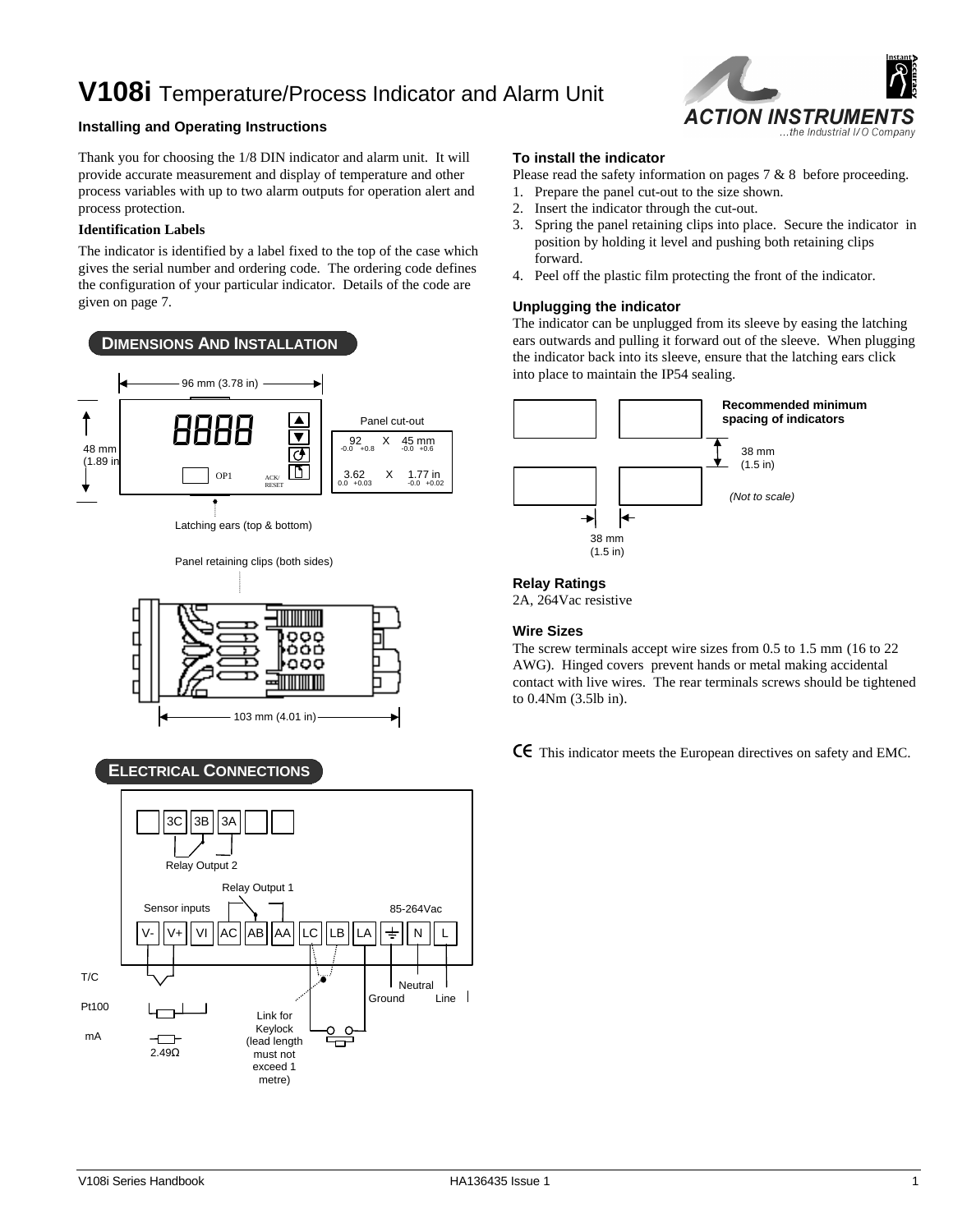Switch on the indicator. After a 3 second self-test sequence, you will see the display shown below. It is called the HOME display.



#### **ALARM INDICATION**

The three internal alarms are configurable as high, low or rate of change alarms which alert an operator when a pre-set level (setpoint) has been exceeded. They are flashed as messages in the main display with the following meaning:

| <b>Display</b>                                                  | <b>Meaning</b>                                                                             |  |  |  |  |
|-----------------------------------------------------------------|--------------------------------------------------------------------------------------------|--|--|--|--|
|                                                                 | Alarm 1 is true                                                                            |  |  |  |  |
|                                                                 | Alarm 2 is true                                                                            |  |  |  |  |
|                                                                 | Alarm 3 is true                                                                            |  |  |  |  |
| 5br                                                             | Sensor Break alarm (open circuit input)                                                    |  |  |  |  |
|                                                                 | In place of dashes the last three letters indicate the alarm type: $\overline{\mathsf{L}}$ |  |  |  |  |
|                                                                 | $=$ Eull Scale Low alarm,                                                                  |  |  |  |  |
| $FSH = \underline{Full} Scale High alarm,$                      |                                                                                            |  |  |  |  |
| $r$ $H$ <b>E</b> = <u>Rate</u> of change alarm.                 |                                                                                            |  |  |  |  |
| If other messages are flashed, see DIAGNOSTIC ALARMS on page 4. |                                                                                            |  |  |  |  |

Any combination of the four alarms shown in the table above can operate relay outputs  $1 \& 2$ . These would normally provide plant safety interlocks or external audio/visual indication. Alarms are assigned to the relay outputs in accordance with the ordering code.

A relay will operate when any alarm attached to it becomes true. The corresponding beacon,  $\text{OP1}$  or  $\text{OP2}$  will flash when a new alarm occurs and go steady when the ACK/RESET button is pressed. The relay will remain in the alarm state while the alarm condition persists.

Pressing the ACK/RESET button will acknowledge new alarms and reset any latched alarms that are no longer true.

#### **TO VIEW THE DISPLAY UNITS**

In addition to the label set shown on page 1, the temperature units for thermocouple and RTD inputs, are flashed in the main display, as follows: Press and quickly release the  $\Box$  or  $\Box$  button. The display units will be flashed for 0.5sec



If, at any time you get lost, pressing  $\boxed{B}$  and  $\boxed{O}$  together will always return you to the HOME display.

If, at any time, no key is pressed within 45 seconds, the display will always return to the HOME display.

### **OPERATION**

When shipped from the factory the HOME display will, by default, show the measured temperature (or PV). You can select alternative HOME displays as follows:



To prevent an Operator changing this option, see

**TO HIDE, REVEAL AND PROMOTE PARAMETERS** Page 4**.**

#### **TO CHANGE THE ALARM SETPOINTS (TRIP LEVELS)**

The  $\Box$  button steps through parameter list headings as shown on page 3. The first list is the alarm setpoints list  $\mathsf{HL}$ .

Quickly press  $\boxed{\uparrow}$  twice to choose the  $\overline{\mathsf{HL}}$  list.



Note: The other parameters listed on page 3 are accessed and adjusted in exactly the same way as this example.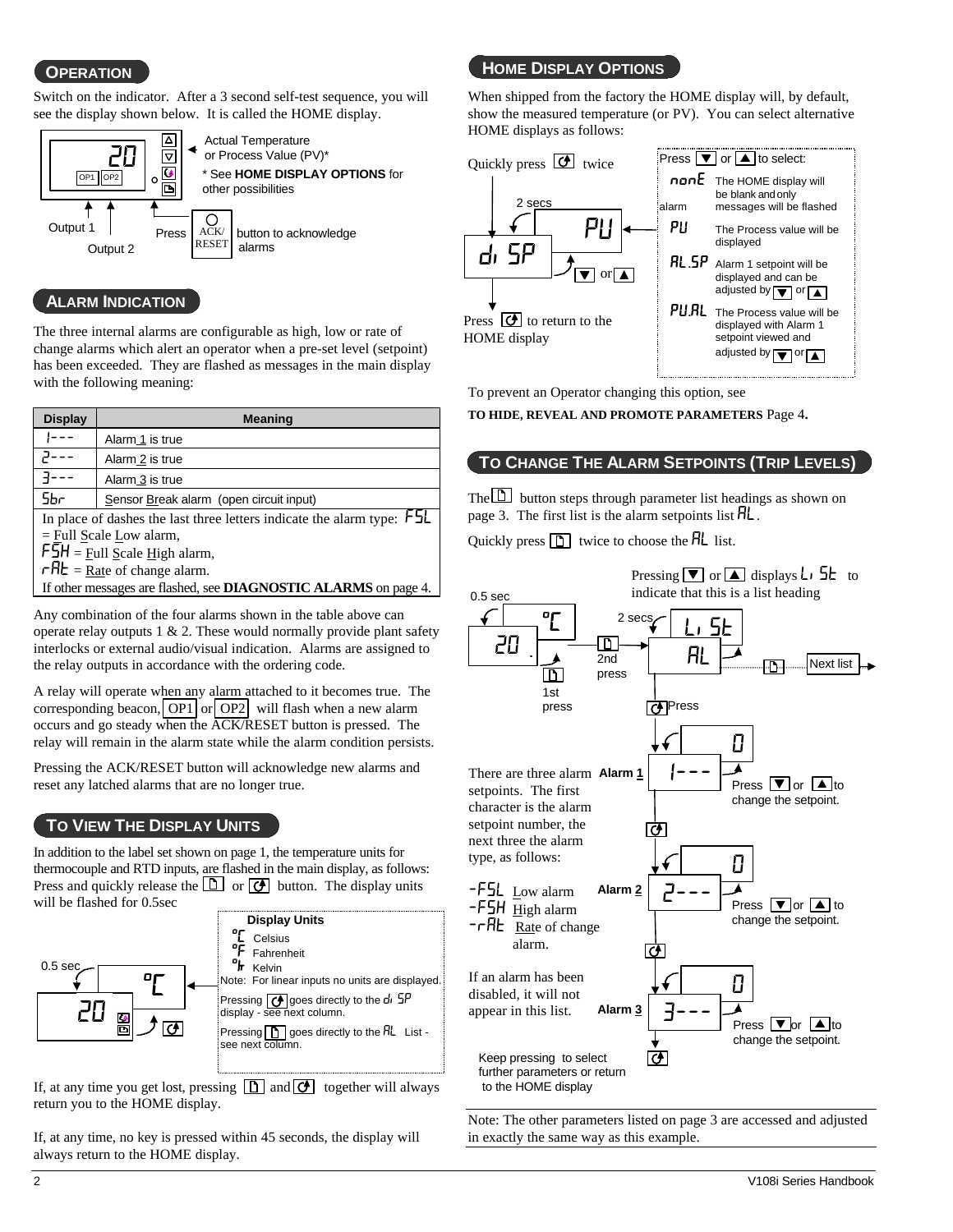#### **PARAMETER LISTS**

Use these lists to change:

- The alarm setpoints (as shown on the previous page)
- The alarm setpoint limits
- The input filter time constant
- User calibration.

The diagram shows the full list of possible parameters. Some may not appear, however, because they are dependant upon the configuration of the indicator.

#### **Select or change parameters**

- 1. Press  $\boxed{\Box}$  to step across the list headings.
- 2. Press  $\overline{C}$  to step down the parameters within a particular list. You will eventually return to the list heading.
- 3. Press  $\blacktriangledown$  to view the value of a selected parameter. Keep pressing to decrease the value.
- 4. Press  $\Box$  to view the value of a selected parameter. Keep pressing to increase the value.

#### **PARAMETER TABLES**

| <b>HOME</b> | <b>Home List</b>                                                                                                       |                                                                           | Selectable options                                       | Default setting                                                     | Customer setting |
|-------------|------------------------------------------------------------------------------------------------------------------------|---------------------------------------------------------------------------|----------------------------------------------------------|---------------------------------------------------------------------|------------------|
| d, 5P       | HOME display options                                                                                                   |                                                                           | See HOME DISPLAY OPTIONS page 2                          | PU                                                                  |                  |
| RL          | <b>Alarm setpoints</b>                                                                                                 |                                                                           | Adjustable Range                                         | Default setting                                                     | Customer setting |
| $ -----$    | Alarm 1 setpoint                                                                                                       |                                                                           | Between low and high setpoint limits.                    |                                                                     |                  |
| ۰- - - 7    | Alarm 2 setpoint                                                                                                       |                                                                           | Note: If the alarm is disabled, the                      |                                                                     |                  |
| $3 - - -*$  | Alarm 3 setpoint                                                                                                       |                                                                           | parameter will not appear.                               |                                                                     |                  |
| H۲          | Alarm Hysteresis<br>Prevents relay 'chatter' by setting a difference between<br>relay turn ON and relay turn OFF value |                                                                           | to 9999 display units                                    |                                                                     |                  |
| <b>IdEL</b> | Alarm 1 delay                                                                                                          | Used to ignore transient alarms.                                          | OFF to 999.9 seconds                                     |                                                                     |                  |
| <b>2dEL</b> | Alarm 2 delay                                                                                                          | Alarms must be true for the set                                           | OFF to 999.9 seconds                                     |                                                                     |                  |
| <b>3dEL</b> | Alarm 3 delay                                                                                                          | time before they become active                                            | OFF to 999.9 seconds                                     |                                                                     |                  |
|             |                                                                                                                        | φτουρίου ο βρίσκεται της του επίσκεται του του του του επιστοποιού του επ | $EC = 1.1$<br>ccu<br>$T$ $T$ $T$ $T$ $T$ $T$ $T$ $T$ $T$ | ᅩᄆᄂ<br>$\mathbf{D}_{\text{max}} = \mathbf{C} \cdot \mathbf{1}$ . 1. |                  |

\*In place of dashes, the last three letters indicate the alarm type:  $FSL = Low$  alarm.  $FSH = High$  alarm.  $rHE = Rate$  of change alarm

| <b>SP</b>        | Setpoint limits                                                             |                                                       | Adjustable Range                                                                         | Default setting   | Customer setting |
|------------------|-----------------------------------------------------------------------------|-------------------------------------------------------|------------------------------------------------------------------------------------------|-------------------|------------------|
| SP <sub>L</sub>  | Alarm setpoint low limit                                                    | Prevents alarms from                                  | Between Process Value min and max                                                        | As order code     |                  |
| SP H             | Alarm setpoint high limit                                                   | being set out of range                                |                                                                                          | else PV min & max |                  |
| , P              | <b>Input List</b>                                                           |                                                       | Adjustable Range                                                                         | Default setting   |                  |
| F, L             | Input filter time constant<br>Reduces display flicker due to process noise. |                                                       | $I$ GFF to 999.9 seconds                                                                 | 1.6               |                  |
| LLE <sub>a</sub> |                                                                             |                                                       | Cold junction compensation temperature (T/C inputs only) measured at the rear terminals. | Read-only         | Read-only        |
| m∐               | mV input measured at the rear terminals                                     |                                                       |                                                                                          | Read-only         | Read-only        |
| OF S             | applies over the whole display range                                        | PV offset Customer set fixed calibration offset which | - 1999 to 9999 display units                                                             | 0                 |                  |
| <b>CALP</b>      | Calibration password (See USER CALIBRATION)                                 |                                                       | $0_{\rm to}$ 9999                                                                        | E                 |                  |
| [RL              | Calibration type.                                                           |                                                       | <b>FRcL</b> Restores <b>Factory</b> calibration<br>USEr User calibration applies         | FRct              |                  |
| PnEL             | Low calibration point                                                       | These parameters                                      | - I999 to 9999 display units                                                             | 0                 |                  |
| OF S.L           | Low point offset<br>appear only if                                          |                                                       | - I999 to 9999 display units                                                             | Ω                 |                  |
| PnEH             | High calibration point                                                      | $U$ 5 $E$ r calibration                               | - 1999 to 9999 display units                                                             | 100               |                  |
| OFSH             | High point offset                                                           | selected                                              | - 1999 to 9999 display units                                                             | П                 |                  |
| <b>ACCS</b>      | <b>Access list</b>                                                          |                                                       | Used for re-configuring the indicator. See the next page for details                     |                   |                  |

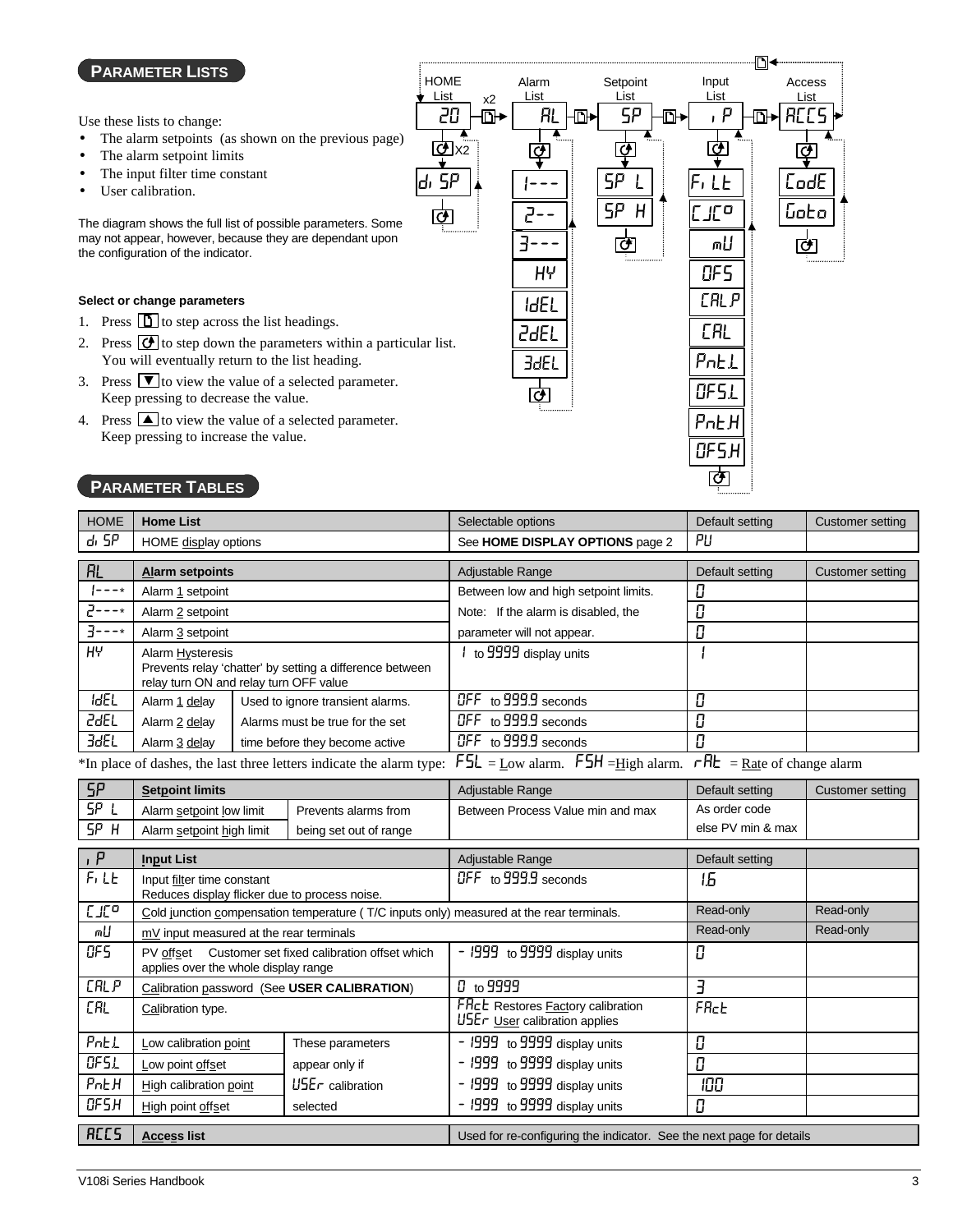#### **TO HIDE, REVEAL AND PROMOTE PARAMETERS USER CALIBRATION**

#### **The** Pro **(Promote) option**

Up to twelve commonly used parameters can be 'promoted' into the HOME list. This will give the operator quick access to them by simply pressing the  $\boxed{\bullet}$  button. This feature, used in combination with 'hide' and 'read only', allows you to organize the way in which you want your indicator formatted.

Select EDIT level to hide, reveal or promote parameters as below:



ों



You are now in Edit level. Press  $\boxed{D}$  and  $\boxed{C}$  to select a parameter in the normal way. If no button is pressed for 45 secs

#### **Edit Level Example:**



High alarm 2 has been selected.

the display returns to operator level.

When  $\boxed{\blacktriangledown}$  or  $\boxed{\blacktriangle}$  is pressed, instead of displaying the parameter value, its availability in Operator level is shown as follows:

- $HLE \tau$  The parameter will be alterable
- $H_1$  dE The parameter will be hidden.
- $\mathsf{r}\mathsf{E}\mathsf{H}\mathsf{d}\mathsf{I}$  The parameter will be read-only
- Pro The parameter will be 'promoted' into the HOME list (see below).

#### **Promote Level Example:**



The parameter  $IFSL$  will now appear in the HOME list. Repeat the procedure for any other parameters you wish to promote. To depromote a parameter go to  $Ed_1$  **L** level, select the parameter from the relevant list and change the choice from  $P \Gamma \Box$  back to  $H \bot \Gamma$ ,  $\Gamma$ EA $\Box$  or HidE.

#### **Returning to Operator level**

Repeat the above procedure for all the parameters you wish to hide, promote, or make read-only then return to operator level:



Your indicator has been calibrated for life against known reference sources in the factory. User calibration allows you to apply offsets to compensate for sensor and other system errors. You can apply a simple fixed offset over the whole display range using the parameter  $\mathsf{QFS}$  in the  $\mathfrak{p}$  list, or alternatively, you may apply a 2-point calibration as follows:

- Press  $\boxed{\uparrow}$  until you reach the  $\vert P \vert$  list
- Press  $\overline{O}$  until you reach the  $\text{LRLP}$  parameter
- Press  $\bullet$  or  $\bullet$  to enter the password. The factory default password is 3. PASS will be displayed when correct.
- Press  $\overline{(\cdot)}$  to reach the **CAL** parameter
- Press  $\overline{|\mathbf{v}|}$  or  $\boxed{\blacktriangle}$  to select  $\overline{\mathsf{U}}$  SEr (FRc k will restore the factory calibration)
- Press  $\Theta$  to select Pnt.L
- **Press**  $\overline{\bullet}$  or  $\overline{\bullet}$  to adjust the value at which you wish to apply the low calibration point offset. (e.g. zero)
- Press  $\overline{G}$  to select **OF5.L**
- **Press**  $\bullet$  or  $\bullet$  to set the low calibration point offset.
- Repeat the above to select and adjust  $PnEH$  and  $DF5H$

The graph below shows the effect of a low and high point offset.



#### **DIAGNOSTIC ALARMS**

These warn that a fault exists in either the indicator or the connected devices.

| Alarm       | What it means                                                                                                                  | What to do about it                                                                                                                                                                                                                                                                                                                      |
|-------------|--------------------------------------------------------------------------------------------------------------------------------|------------------------------------------------------------------------------------------------------------------------------------------------------------------------------------------------------------------------------------------------------------------------------------------------------------------------------------------|
| EE.Er       | <b>Electrically Erasable</b><br>Memory Error: The value<br>of an operator or<br>configuration parameter<br>has been corrupted. | This fault will automatically take<br>you into configuration level.<br>Check all of the configuration<br>parameters before returning to<br>operator level. Once in operator<br>level, check all of the operator<br>parameters before resuming<br>normal operation. If the fault<br>persists or occurs frequently,<br>contact your agent. |
| S.br        | Sensor Break: Input<br>sensor is open circuit.                                                                                 | Check that the sensor is correctly<br>connected.                                                                                                                                                                                                                                                                                         |
| <b>LLLL</b> | Out of range low reading                                                                                                       | Check the value of the input                                                                                                                                                                                                                                                                                                             |
| HHHH        | Out of range high reading                                                                                                      | Check the value of the input                                                                                                                                                                                                                                                                                                             |
| Err1        | Error 1: ROM self-test fail                                                                                                    | Return the indicator for repair                                                                                                                                                                                                                                                                                                          |
| Err2        | Error 2: RAM self-test fail                                                                                                    | Return the indicator for repair                                                                                                                                                                                                                                                                                                          |
| Err3        | <i>Error 3:</i> Watchdog fail                                                                                                  | Return the indicator for repair                                                                                                                                                                                                                                                                                                          |
| Err4        | Error 4: Keyboard failure<br>Stuck button, or a button<br>was pressed during<br>power up.                                      | Switch the power off and then on<br>without touching any of the<br>indicator buttons.                                                                                                                                                                                                                                                    |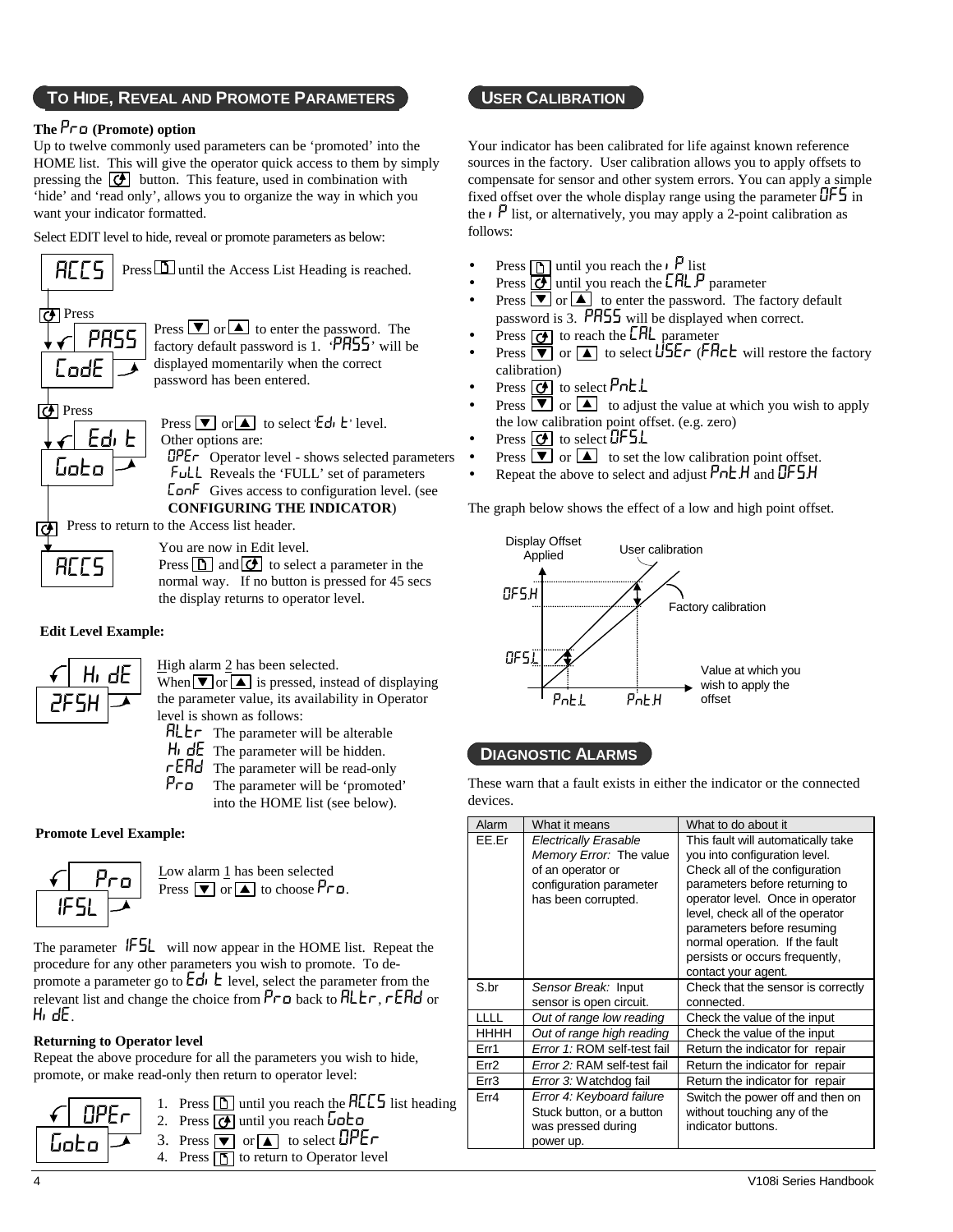### **CONFIGURING THE INDICATOR**

#### **To select configuration level**

| ACCS<br>Press $\boxed{\uparrow}$ to reach the Access List Heading.<br>Press<br>ক<br>Use $\bullet$ or $\bullet$ to enter the password. The<br>PRSS<br>factory default password is 1. PR55 will be<br>CodE<br>displayed when the correct password has been<br>entered.<br>$\boxed{\bullet}$ Press |                                                                                                                                                                                                                                       |                                |                                                                                                                                                                                                         |                                                   | The display units<br>The input sensor type<br>The alarm configuration<br>The passwords. |                                                                                                                                                    | The scaling of linear inputs<br>The relay output configuration                                            |                                                                                                                                       |
|-------------------------------------------------------------------------------------------------------------------------------------------------------------------------------------------------------------------------------------------------------------------------------------------------|---------------------------------------------------------------------------------------------------------------------------------------------------------------------------------------------------------------------------------------|--------------------------------|---------------------------------------------------------------------------------------------------------------------------------------------------------------------------------------------------------|---------------------------------------------------|-----------------------------------------------------------------------------------------|----------------------------------------------------------------------------------------------------------------------------------------------------|-----------------------------------------------------------------------------------------------------------|---------------------------------------------------------------------------------------------------------------------------------------|
| Goto                                                                                                                                                                                                                                                                                            | $Use \nightharpoondown$ or $\blacktriangle$ to select can F<br>lconF                                                                                                                                                                  |                                |                                                                                                                                                                                                         |                                                   |                                                                                         |                                                                                                                                                    |                                                                                                           |                                                                                                                                       |
| $\boxed{\bullet}$ Press                                                                                                                                                                                                                                                                         |                                                                                                                                                                                                                                       |                                |                                                                                                                                                                                                         |                                                   | <b>To Exit Configuration level</b>                                                      |                                                                                                                                                    |                                                                                                           |                                                                                                                                       |
| ConF<br>কো                                                                                                                                                                                                                                                                                      | Use $\bullet$ or $\bullet$ to enter the configuration<br>level password. The factory default password<br>PRSS<br>is 2. $PHS5$ will be displayed when the<br>correct password has been entered.<br>Press to enter configuration level. |                                |                                                                                                                                                                                                         |                                                   | $E$ <sub>I</sub> , $E$                                                                  | YE5                                                                                                                                                | Press $\boxed{\blacktriangledown}$ or $\boxed{\blacktriangle}$ to select $\frac{\forall E5}{ }$<br>Level. | Press $\boxed{\phantom{a}}$ to reach the $E\_\text{I}$ $\phantom{E}$ $\phantom{E}$ display<br>The instrument will restart in Operator |
|                                                                                                                                                                                                                                                                                                 |                                                                                                                                                                                                                                       |                                |                                                                                                                                                                                                         |                                                   | $\rightarrow$ Press $\boxed{D}$ to step across the configuration list headings.         |                                                                                                                                                    |                                                                                                           |                                                                                                                                       |
| l n5E                                                                                                                                                                                                                                                                                           | AL<br>,  P                                                                                                                                                                                                                            |                                | RR                                                                                                                                                                                                      |                                                   | ЭR                                                                                      |                                                                                                                                                    | PRSS                                                                                                      | $E_{I}$ , $E$                                                                                                                         |
| <u>lo l</u>                                                                                                                                                                                                                                                                                     | Having selected a list heading, $press$ to select a parameter within a particular list.                                                                                                                                               |                                |                                                                                                                                                                                                         |                                                   |                                                                                         |                                                                                                                                                    |                                                                                                           | Press $\boxed{\blacktriangledown}$ or $\boxed{\blacktriangle}$ to view the parameter. Keep pressing to change the value.              |
| l n5E<br>uni E                                                                                                                                                                                                                                                                                  | <b>Instrument configuration list</b><br>Display units                                                                                                                                                                                 | Options<br>ᅂ<br>ᅂ<br>마<br>nonE | Meaning<br>Celsius<br>Fahrenheit<br>Kelvin<br>None (for linear inputs)                                                                                                                                  |                                                   |                                                                                         | Default setting<br>Defined by the<br>ordering code,<br>otherwise <sup>D</sup> L                                                                    | Customer setting                                                                                          |                                                                                                                                       |
| <b>dECP</b>                                                                                                                                                                                                                                                                                     | Decimal places in display                                                                                                                                                                                                             | nnnn<br>nnnn<br>nn.nn          | None<br>One<br>Two                                                                                                                                                                                      |                                                   | Defined by the ordering<br>code, otherwise nnnn                                         |                                                                                                                                                    |                                                                                                           |                                                                                                                                       |
| <b>Rc.bu</b>                                                                                                                                                                                                                                                                                    | Front panel Ack/Reset button enable                                                                                                                                                                                                   | 4E5<br>πo                      | $\overline{VE}$ = Button enabled<br>$n =$ Button disabled                                                                                                                                               |                                                   | <b>YES</b>                                                                              |                                                                                                                                                    |                                                                                                           |                                                                                                                                       |
|                                                                                                                                                                                                                                                                                                 | Sensor Input configuration list                                                                                                                                                                                                       | Options                        | Meaning                                                                                                                                                                                                 |                                                   |                                                                                         |                                                                                                                                                    | Default setting                                                                                           | <b>Customer setting</b>                                                                                                               |
| i nPE                                                                                                                                                                                                                                                                                           | J.Ec<br>Input type<br>hEc<br>L.Ec<br>r Ec                                                                                                                                                                                             |                                | J thermocouple<br>K thermocouple<br>$L$ thermocouple<br>R thermocouple                                                                                                                                  |                                                   | Defined by the<br>ordering code<br>otherwise $\frac{1}{2}$ $\frac{1}{2}$ $\frac{1}{2}$  |                                                                                                                                                    |                                                                                                           |                                                                                                                                       |
| b.Łc<br>n.Ec<br>NOTE:<br><b>E</b> EC<br>After selecting an input type, do<br>5.Ec<br>not forget to adjust the setpoint<br>limits in Full Access level.<br>rEd<br>[ Lc<br>m∐                                                                                                                     |                                                                                                                                                                                                                                       | PL 2                           | B thermocouple<br>$N$ thermocouple<br>$I$ thermocouple<br>S thermocouple<br>Platinell II<br>100 $\Omega$ Platinum resistance thermometer<br>Custom input C thermocouple = default*<br>Linear milli volt |                                                   |                                                                                         | * If a different<br>custom input is<br>supplied, LEC will<br>be replaced by the<br>table reference<br>number listed on<br>page 7, Ordering<br>Code |                                                                                                           |                                                                                                                                       |
| EТ<br>Ruto<br>Cold junction compensation<br>9°C<br>(CJC does not appear for $mU$<br>4500<br>orred inputs. Formul see                                                                                                                                                                            |                                                                                                                                                                                                                                       | 50°C                           | <b>Automatic</b>                                                                                                                                                                                        | 0°C external reference<br>45°C external reference |                                                                                         |                                                                                                                                                    | Ruto                                                                                                      |                                                                                                                                       |
| ImP                                                                                                                                                                                                                                                                                             | 'Linear input scaling' on page 6)<br>$\overline{\mathsf{OFF}}$<br>Sensor break input impedance<br>Ruto<br>threshold<br>$H_I$<br>$H1$ $H1$                                                                                             |                                | 50°C external reference<br>No sensor break (linear inputs only)<br>If the sensor input exceeds<br>$1.5K\Omega$<br>$5K\Omega$<br>this value, the sensor break<br>alarm will be activated.<br>$15K\Omega$ |                                                   | Ruto                                                                                    |                                                                                                                                                    |                                                                                                           |                                                                                                                                       |

**Select configuration level to change:**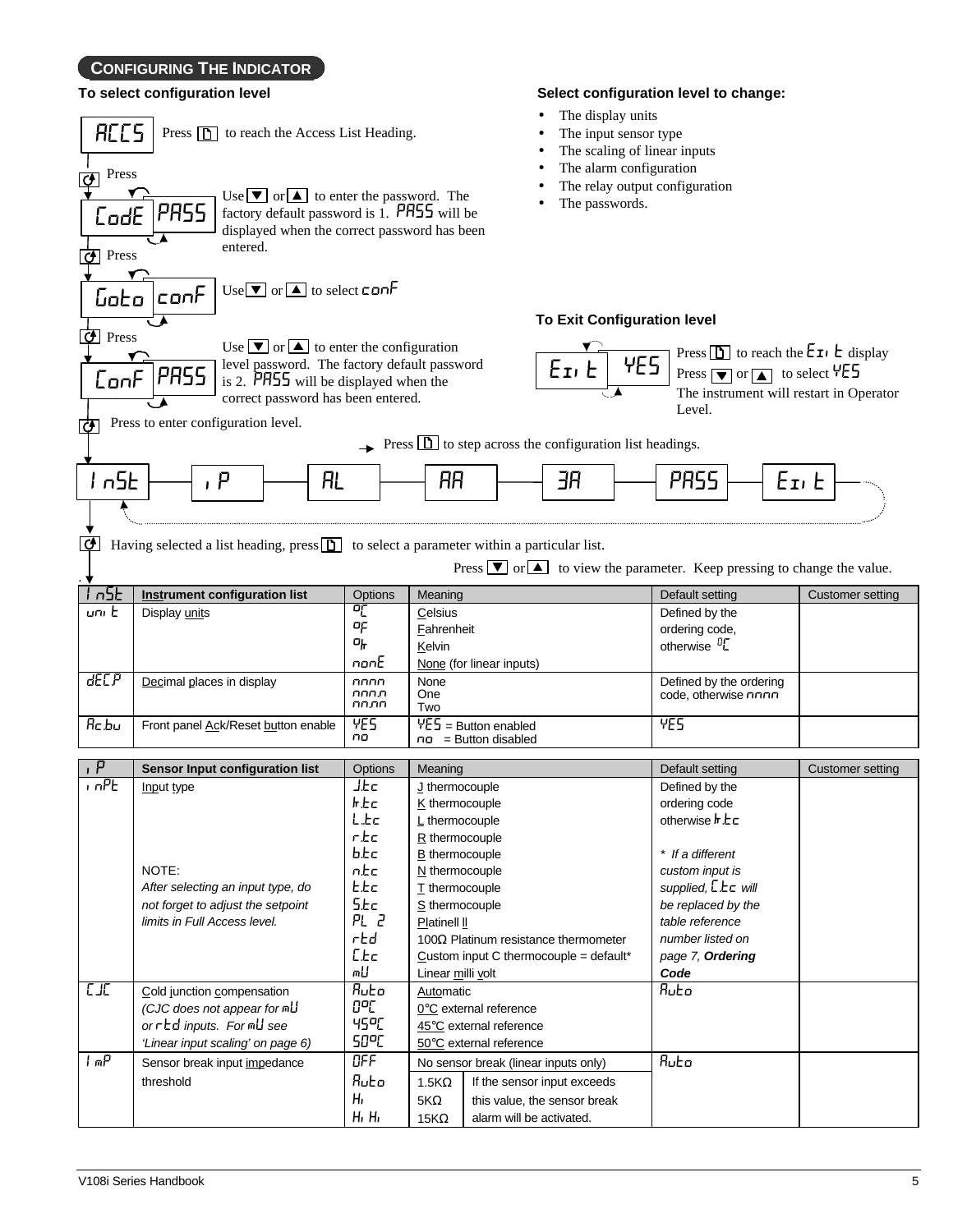|              | <b>Linear input scaling (-9.99 to +80.00mV).</b> These parameters appear after $\mathbf{r}$ $\mathbf{r}$ whenever a linear mV input is configured. This allows the low and high<br>displayed values to be set up against the corresponding mV inputs. |  |                      |                 |                  |  |  |
|--------------|-------------------------------------------------------------------------------------------------------------------------------------------------------------------------------------------------------------------------------------------------------|--|----------------------|-----------------|------------------|--|--|
|              |                                                                                                                                                                                                                                                       |  | Displayed value      | Default setting | Customer setting |  |  |
| nP1          | mV input low                                                                                                                                                                                                                                          |  | url H-I              |                 |                  |  |  |
| , nP.H       | mV input high                                                                                                                                                                                                                                         |  |                      | 50              |                  |  |  |
| URL L        | Displayed value low                                                                                                                                                                                                                                   |  | URL 1<br>Electrical  |                 |                  |  |  |
| <b>UAL H</b> | Displayed value high                                                                                                                                                                                                                                  |  | nP1<br>Input<br>nP.H | 50              |                  |  |  |

#### **Alarm Configuration**

**Alarms** are used to alert an operator when a pre-set level or condition has been exceeded. They are normally used to switch a relay output - to provide interlocking of the machine or plant or external audio or visual indication of the condition.

**The** AL list configures the three internal 'soft' alarms and causes the appropriate alarm message to be flashed in the HOME display.

**Soft Alarms** are a visual warning message within the indicator. To attach a soft alarm to activate a relay see **'Relay outputs 1 and 2 Configuration'**.

| $\overline{R}$ | Alarm type conf                                                                                                             | <b>Options</b> | Meaning                                                        | Default setting    |              | Customer setting |   |  |
|----------------|-----------------------------------------------------------------------------------------------------------------------------|----------------|----------------------------------------------------------------|--------------------|--------------|------------------|---|--|
| <b>RL</b>      | Alarm 1 type                                                                                                                | OFF            | The alarm is disabled                                          | AL I. AL2.         | Alarm number |                  |   |  |
|                |                                                                                                                             | F5L.           | Full Scale Low alarm<br>The PV exceeds a set low level         | and $HL$ $\exists$ |              |                  | 3 |  |
|                |                                                                                                                             | F5H            | Full Scale High alarm The PV exceeds a set high level          | As order code.     |              |                  |   |  |
|                |                                                                                                                             | rfib           | Rate of change, -1999 to 1999 display units per min. $0 = OFF$ | otherwise DFF      |              |                  |   |  |
|                |                                                                                                                             | rRS.           | Rate of change, -1999 to 1999 display units per sec. $0 =$ OFF |                    |              |                  |   |  |
| LEch           | Alarm latching                                                                                                              | no.            | Non-latching                                                   | As order code.     |              |                  |   |  |
|                |                                                                                                                             | YES            | Latched with automatic resetting (Note 1)                      | otherwise no       |              |                  |   |  |
|                |                                                                                                                             | mRn            | Latched with manual resetting<br>(Note 2)                      |                    |              |                  |   |  |
| bLoc           | Alarm blocking                                                                                                              | По<br>YES      | No blocking                                                    | no                 |              |                  |   |  |
|                |                                                                                                                             |                | Blocked until first good.<br>(Note 3)                          |                    |              |                  |   |  |
|                | (alarm 2) and $\overline{H}$ $\overline{J}$ (alarm 3)<br>The above sequence is repeated for: $\overline{HL}$ $\overline{C}$ |                |                                                                |                    |              |                  |   |  |

Notes:

1. Automatic resetting means that, once the alarm has been acknowledged, it will automatically clear when it is no longer true.

2. Manual resetting means that the alarm must first clear before it can be reset.

3. In blocking mode, after power on, the process value must first enter a good state before the alarm becomes active. This is particularly useful for low alarms which can be 'blocked' while the process is warming up.

#### **Relay outputs 1 and 2 Configuration**

The  ${\sf H}{\sf H}$  and  ${\sf H}{\sf H}$  lists allow the three internal 'soft' alarms to be attached to relay outputs 1 and 2 respectively.

Note:  $\overrightarrow{HH}$  is the terminal number for output 1 and  $\overrightarrow{HR}$  is the terminal number for output 3.

| <b>RR</b> | <b>Relay output 1 configuration</b>                                                                                                                                                                                                                                                                             | Options      | Meaning                                                                   | Default setting |          | Customer setting |          |
|-----------|-----------------------------------------------------------------------------------------------------------------------------------------------------------------------------------------------------------------------------------------------------------------------------------------------------------------|--------------|---------------------------------------------------------------------------|-----------------|----------|------------------|----------|
| <b>HE</b> | <b>Relay output 2 configuration</b>                                                                                                                                                                                                                                                                             |              |                                                                           | RR              | ЭR       | RR               | ЗR       |
| ı d       | Identity of output                                                                                                                                                                                                                                                                                              | FELY         | Relay                                                                     | rELY            | rELY     | Read only        |          |
| Func      | Function of output                                                                                                                                                                                                                                                                                              | nonE<br>dı D | Output disabled<br>None<br>Digital alarm output                           | q, p            | q' ը     |                  |          |
| SEn5      | Sense of the output.                                                                                                                                                                                                                                                                                            | nor<br>nu.   | Normal (relay energized in alarm)<br>Inverted (relay de-energized in alm) | l nu.           | i nu i   |                  |          |
|           | To Attach Alarms to the Relay Outputs. Any of the following alarms can be combined to operate the selected relay output. Press $[G]$ to select a<br>particular alarm. Press $\blacksquare$ or $\blacksquare$ to select $\forall$ ES if you want it to operate the relay. Select no to disconnect a given alarm. |              |                                                                           |                 |          |                  |          |
|           |                                                                                                                                                                                                                                                                                                                 |              | Attaching alarms to a relay                                               | Output 1        | Output 2 | Output 1         | Output 2 |
|           | Alarm 1                                                                                                                                                                                                                                                                                                         | YES / no     | Relay                                                                     | As order code   |          |                  |          |
|           | Alarm 2                                                                                                                                                                                                                                                                                                         | 4E5/no       | Output<br>nor                                                             | otherwise no.   |          |                  |          |
| $7 - - -$ | Alarm 3                                                                                                                                                                                                                                                                                                         | 4E5/no       | <u>d, G</u><br><b>OR</b>                                                  | $5br$ defaults  |          |                  |          |
| 5br       | Sensor break alarm                                                                                                                                                                                                                                                                                              | 4E5/no       | nu.                                                                       | to YES on both  |          |                  |          |
| Пш        | New alarm                                                                                                                                                                                                                                                                                                       | YES / no     |                                                                           | outputs         |          |                  |          |

\* The last three letters will correspond to the alarm type set in the  $RL$  list. If the alarm is disabled,  $RL$  or  $RL$   $\geq$  or  $RL$   $\geq$  will be shown.

#### **Passwords**

| PR55        | <b>Passwords configuration</b> | Range  | Default setting | Customer settina |
|-------------|--------------------------------|--------|-----------------|------------------|
| <b>RCCP</b> | Full and Edit level password   | 0-9999 |                 |                  |
| [nF.P       | Configuration level password   | 0-9999 |                 |                  |
| <b>CALP</b> | User calibration password      | 0-9999 |                 |                  |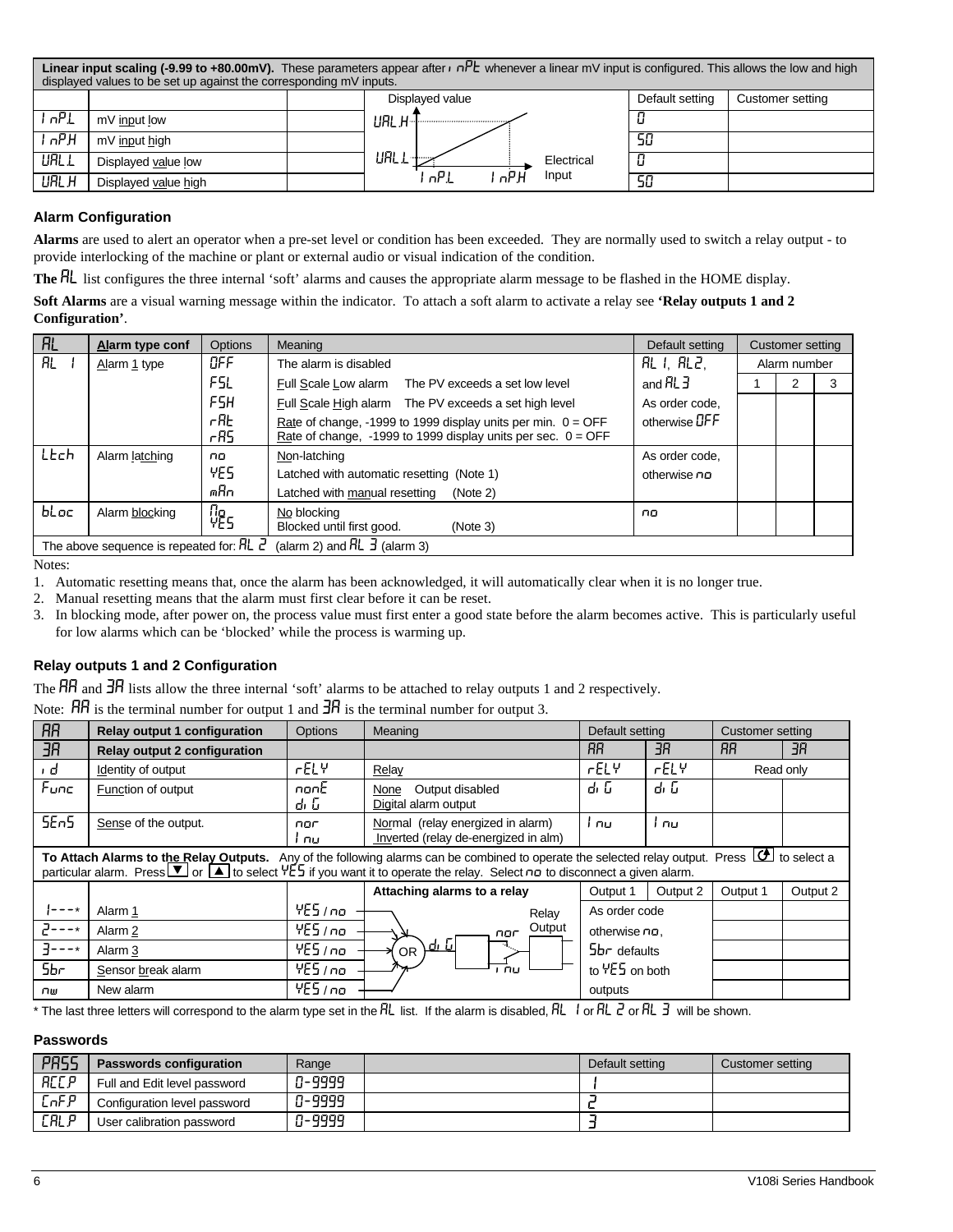#### **ORDERING CODE**

The indicator is supplied confugured according to the ordering code shown below. Here is an example model number **V108-AL/GN/VH.**

| Model number | <b>Function</b> |            |           | Display color | Supply voltage |           |  |
|--------------|-----------------|------------|-----------|---------------|----------------|-----------|--|
| V108i        | AL              | Alarm unit | GN        | Green display | VH             | 85-264Vac |  |
|              |                 |            | <b>RD</b> | Red display   |                |           |  |

If preferred, the factory can preconfugure the indicator using the optional configuration code as a second item ordered. Here is an example configuration code, **C620-FH/FL/ENG/J/-210/1200/C/XX**



#### **TECHNICAL SPECIFICATION**

| Display                    | 4 digit, red or green, 15.9mm high characters                                                                        |
|----------------------------|----------------------------------------------------------------------------------------------------------------------|
| Calibration accuracy       | $\pm$ 0.25% of reading, or $\pm$ 1°C, or $\pm$ 1LSD whichever is the greater                                         |
| Cold junction compensation | >15 to 1 rejection of ambient temperature change                                                                     |
| Panel sealing              | <b>IP54</b>                                                                                                          |
| Operating ambients         | 0 to 55 <sup>°</sup> C. Ensure that the enclosure is adequately ventilated. 5 to 95%RH, non condensing               |
| Storage temperature        | $-30^{\circ}$ C to $+75^{\circ}$ C.                                                                                  |
| Atmosphere                 | Not suitable for use above 2000m or in explosive or corrosive atmospheres                                            |
| Power supply               | 100 to 240 Vac - 15%, + 10%, 48 to 62 Hz, maximum consumption 5 Watts                                                |
| Relay rating (isolated)    | Maximum: 264Vac, 2A resistive. Minimum operating voltage and current: 12Vdc, 100mA                                   |
| Wire sizes                 | Use a minimum of $0.5$ mm <sup>2</sup> or 16awg wire for plant connections.                                          |
| Over current protection    | Use independent 2A fuses for the indicator supply and relay outputs. Suitable fuses are EN60127 (type T)             |
| Acknowledge/keylock input  | Open circuit voltage: 22 volts. Nominal short circuit current: 20mA. Non-isolated from PV input.                     |
| Electrical safety          | Meets EN 61010 (Voltage transients on the power supply must not exceed 2.5kV). Pollution degree 2.                   |
| Isolation:                 | All isolated inputs and outputs have reinforced insulation to protect against electric shock. (See live sensor note) |